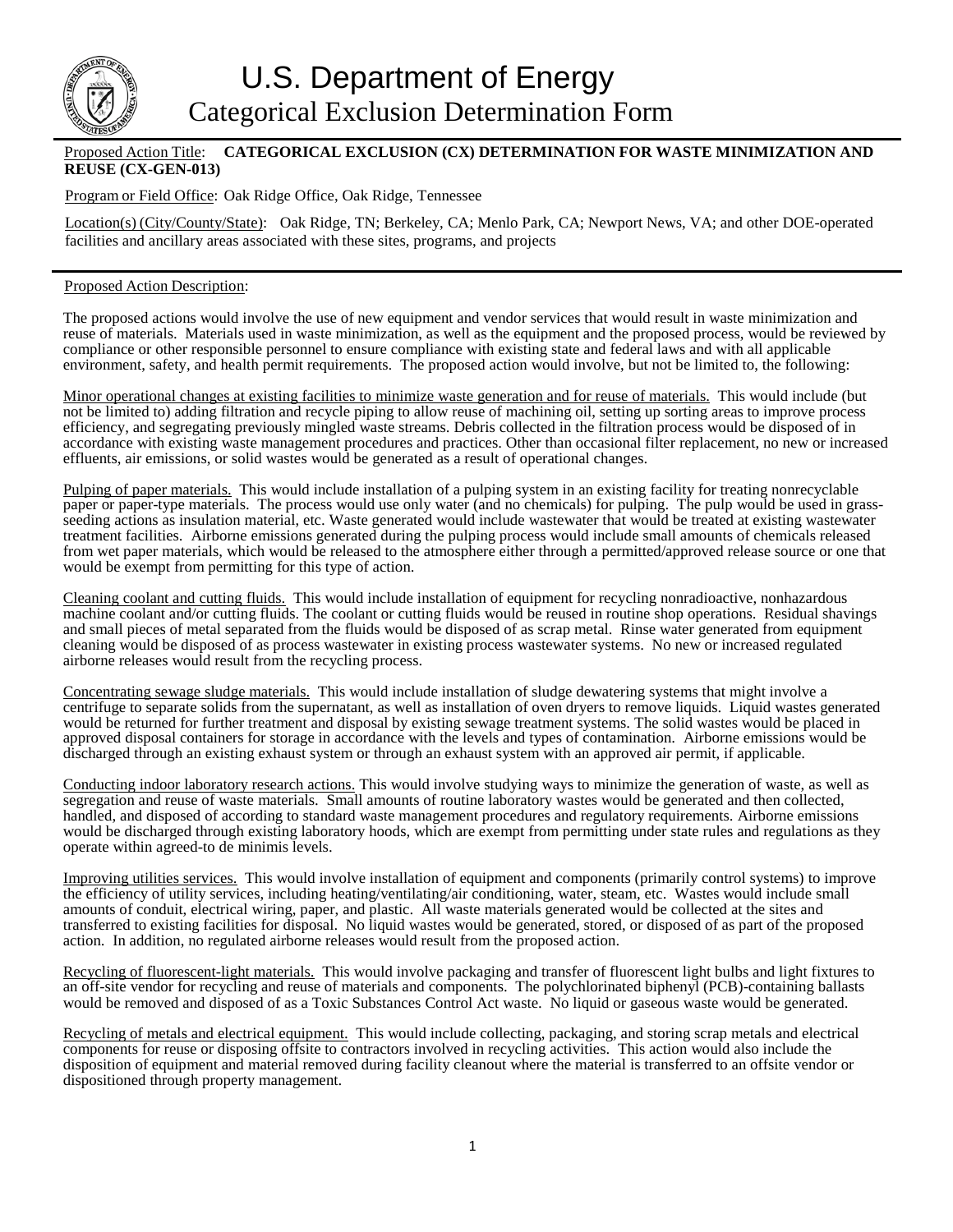Any waste remaining after volume reduction and recycling efforts would continue to be disposed of by acceptable practices. Wastes that are not toxic or hazardous would be disposed of in existing waste disposal facilities. Materials that can no longer be recycled would be disposed of in accordance with waste management procedures of existing facilities. No major actions, such as construction or large-scale operational changes, would occur that would generate large volumes of waste materials.

The proposed waste minimization and reuse actions that would take place on the Oak Ridge Reservation (ORR) have been reviewed in accordance with the Cultural Resource Management Plan (CRMP) or applicable sections in a ratified Programmatic Agreement document and would not result in an adverse effect to historic properties included or eligible for inclusion in the National Register of Historic Places (National Register). If the proposed ORR actions would have an adverse effect on properties included or eligible for inclusion in the National Register, DOE would consult with the State Historic Preservation Officer (SHPO) and initiate actions specified in procedures set forth in the Advisory Council's regulations in 36 CFR Part 800.

For sites other than the ORR, DOE would follow the Section 106 process and would consult with the respective SHPO, as appropriate.

Should the proposed waste minimization and reuse actions involve ground disturbances at locations where an archeological survey had not been conducted or take place at previously disturbed locations where the potential exists to exceed the depth of previous ground disturbances, DOE would consult with the SHPO to determine whether an archeological survey would be warranted prior to initiating the proposed actions.

To ensure that sensitive resources are protected, existing maps and surveys/studies on threatened and endangered species, wetlands and floodplains, and historically sensitive areas would be used to locate these areas. In addition, personnel responsible for identifying these resources would be consulted and, if warranted, additional surveys and walkovers would be conducted to confirm or update available information.

No known extraordinary circumstances would be associated with these actions that might affect the significance of the environmental effects of the proposed action based on past similar actions. These actions would not be connected to other actions with potentially significant impacts or related to other proposed actions with cumulatively significant impacts; they would meet the conditions that are integral elements of the classes of actions which may be categorically excluded from further National Environmental Policy Act (NEPA) documentation. Should the action not meet the conditions for CX consideration, a separate specific NEPA determination would be made.

Although an action might fall under the category of "waste minimization and reuse," a separate NEPA review would be performed and documented should the action or related/cumulative effect of the action have the potential to result in an unusual or significant impact to the environment.

## **Categorical Exclusion(s) Applied:**

B3.6 - Small-scale research and development, laboratory operations, and pilot projects B6.8 - Modifications for waste minimization and reuse of materials

For the complete DOE National Environmental Policy Act regulations regarding categorical exclusions, including the full text of each categorical exclusion, see Subpart D of 10 CFR Part [1021.](http://energy.gov/nepa/downloads/10-cfr-1021-department-energy-national-environmental-policy-act-implementing)

Regulatory Requirements in 10 CFR 1021.410(b): (See full text in regulation)

The proposal fits within a class of actions that is listed in Appendix A or B to 10 CFR Part 1021, Subpart D.

To fit within the classes of actions listed in 10 CFR Part 1021, Subpart D, Appendix B, a proposal must be one that would not: (1) threaten a violation of applicable statutory, regulatory, or permit requirements for environment, safety, and health, or similar requirements of DOE or Executive Orders; (2) require siting and construction or major expansion of waste storage, disposal, recovery, or treatment facilities (including incinerators), but the proposal may include categorically excluded waste storage, disposal, recovery, or treatment actions or facilities; (3) disturb hazardous substances, pollutants, contaminants, or CERCLAexcluded petroleum and natural gas products that preexist in the environment such that there would be uncontrolled or unpermitted releases; (4) have the potential to cause significant impacts on environmentally sensitive resources, including, but not limited to, those listed in paragraph B(4) of 10 CFR Part 1021, Subpart D, Appendix B; (5) involve genetically engineered organisms, synthetic biology, governmentally designated noxious weeds, or invasive species, unless the proposed activity would be contained or confined in a manner designed and operated to prevent unauthorized release into the environment and conducted in accordance with applicable requirements, such as those listed in paragraph B(5) of 10 CFR Part 1021, Subpart D, Appendix B.

There are no extraordinary circumstances related to the proposal that may affect the significance of the environmental effects of the proposal.